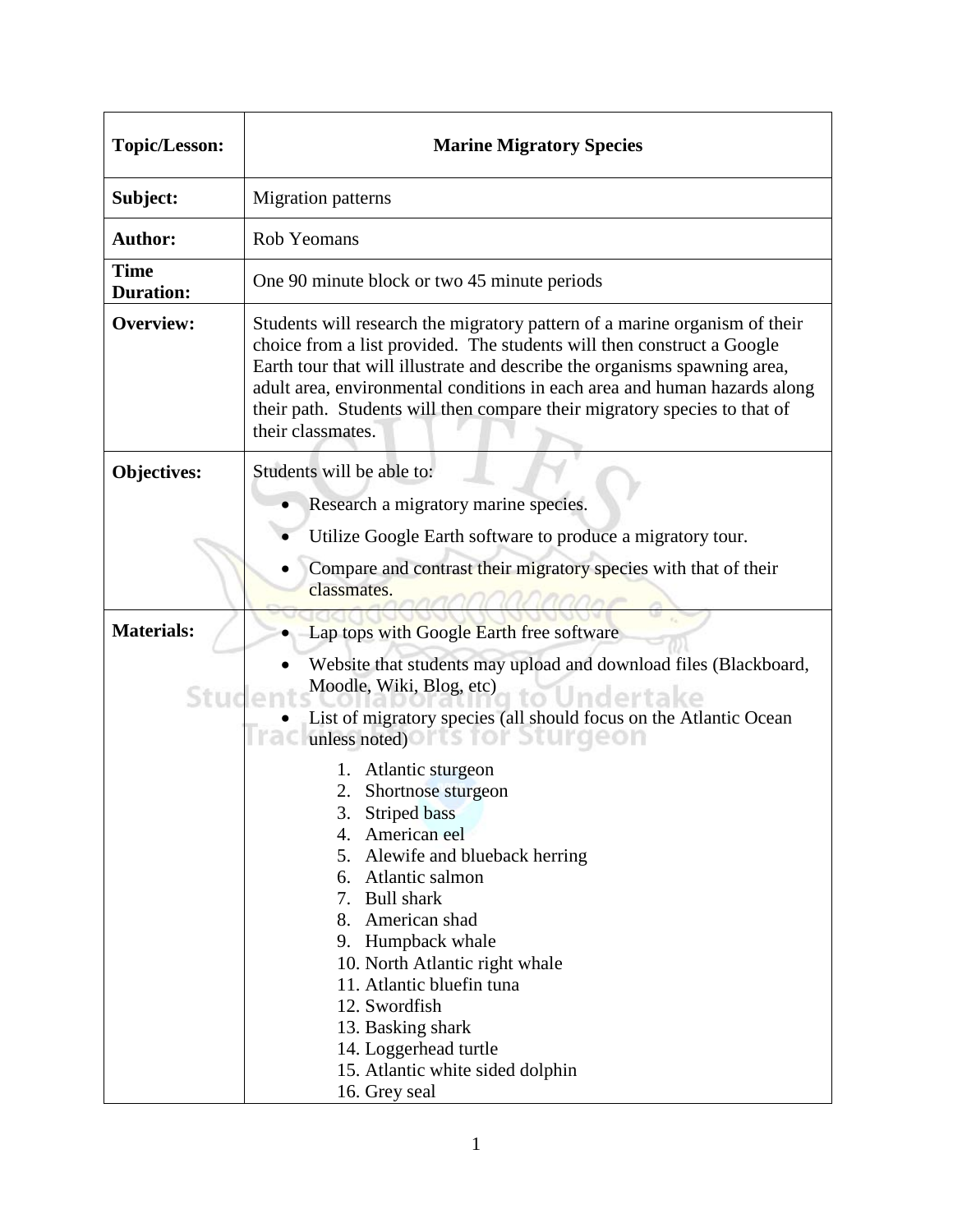|                    | 17. Harbor seal                                                                                                                                                                                                                                                                                                                                                   |
|--------------------|-------------------------------------------------------------------------------------------------------------------------------------------------------------------------------------------------------------------------------------------------------------------------------------------------------------------------------------------------------------------|
|                    | 18. Wilson's storm petrel                                                                                                                                                                                                                                                                                                                                         |
|                    | 19. Red knot                                                                                                                                                                                                                                                                                                                                                      |
|                    | 20. American lobster                                                                                                                                                                                                                                                                                                                                              |
| <b>Procedures:</b> | <b>Last 20 minutes of class</b>                                                                                                                                                                                                                                                                                                                                   |
|                    | Students are asked what migration is, why organisms migrate and what are<br>some examples from the marine world. Teacher should write the students'<br>organisms on the board. When finished, teacher should add the others so<br>there is a list long enough for one organism per student. Students should<br>choose an organism from the list and research its: |
|                    | Migration pattern                                                                                                                                                                                                                                                                                                                                                 |
|                    | Reasons for migration                                                                                                                                                                                                                                                                                                                                             |
|                    | Environment and season in each area migrated too                                                                                                                                                                                                                                                                                                                  |
|                    | Actions and behaviors taken in each area migrated too                                                                                                                                                                                                                                                                                                             |
|                    | Human and natural hazards during the migration                                                                                                                                                                                                                                                                                                                    |
|                    | Two digital pictures of their organism                                                                                                                                                                                                                                                                                                                            |
|                    | Bio of their organism including habitat, diet, behaviors, predators,<br>population size and human use/ecological importance<br>Day of class                                                                                                                                                                                                                       |
| Stu                | Using a computer projector, teacher should project the Google Earth<br>software and describe to the students how to create a Google Tour.                                                                                                                                                                                                                         |
|                    | To set up and create a path. or Sturgeon                                                                                                                                                                                                                                                                                                                          |
|                    | 1) Zoom in on your school.                                                                                                                                                                                                                                                                                                                                        |
|                    | 2) Click "Add" and add a folder. Name your folder the name of your<br>school. It will appear in the left hand vertical tool bar.                                                                                                                                                                                                                                  |
|                    | 3) Click "add a path" in the top horizontal tool bar                                                                                                                                                                                                                                                                                                              |
|                    | <b>Add Path</b>                                                                                                                                                                                                                                                                                                                                                   |
|                    | 3 <sup>1</sup><br>O,<br>$\odot$<br>肤                                                                                                                                                                                                                                                                                                                              |
|                    | A window will appear.<br>4)                                                                                                                                                                                                                                                                                                                                       |
|                    | Name your path "Teacher's Tour." Your tour should be in the<br>5)<br>folder you named in procedure #2 as pictured on the next page.                                                                                                                                                                                                                               |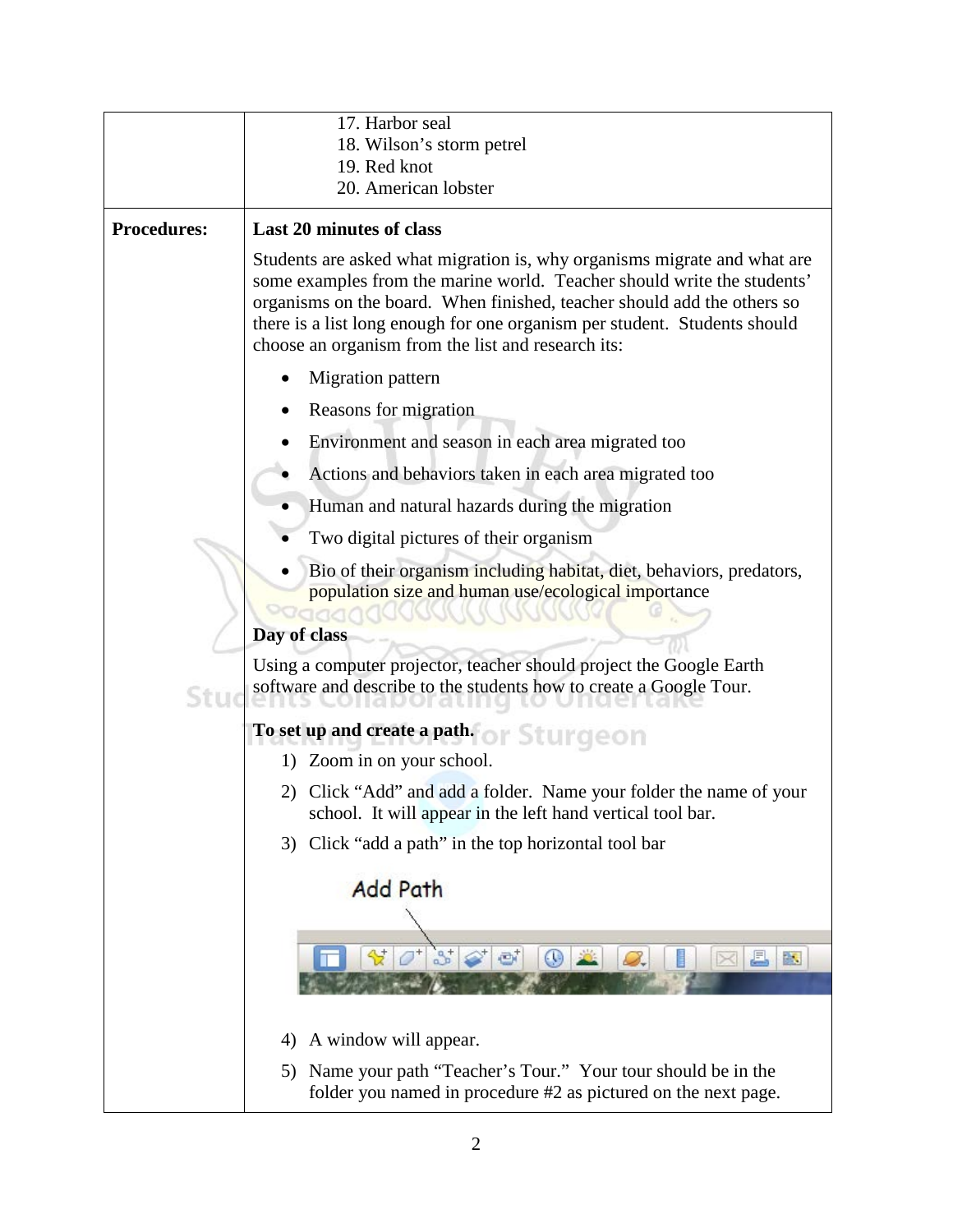| <b>Add Content</b><br><b>Places</b>                                                                                                                                               |
|-----------------------------------------------------------------------------------------------------------------------------------------------------------------------------------|
| My Places                                                                                                                                                                         |
| Lowell's Boat Shop<br>NOAA overlays                                                                                                                                               |
| More details about status<br>This is an auto-refreshing network                                                                                                                   |
| F/V Erica Lee                                                                                                                                                                     |
| Newburyport High School                                                                                                                                                           |
| $\Box$ Teacher's Tour<br>Temporary Places                                                                                                                                         |
|                                                                                                                                                                                   |
| Show how the line color and altitude can be changed and type in a<br>6)<br>description.                                                                                           |
| 7) Do not click "OK" until you have finished your path!                                                                                                                           |
| 8) Using the target cursor, click a starting point on the school's parking<br>lot.                                                                                                |
| 9) Then click around the school building. Keeping the points you click<br>in the path to a minimum will result in a better tour.                                                  |
| 10) When finished with your path, click "OK" in the window.                                                                                                                       |
| You can zoom into the area of your tour to add the following. All<br>should appear on the vertical tool bar on Google Earth under your<br>folder and path named "Teacher's Tour." |
| aporating to Undertake<br>ents<br><b>Thumbtacks</b>                                                                                                                               |
| forts for Sturgeon<br>1) Click on the thumbtack (add placemarks).                                                                                                                 |
| 2) Name the thumbtack. Click on the little thumbtack icon that is to                                                                                                              |
| the right of where you entered the name to choose different styles of<br>thumbtacks.                                                                                              |
| 3) Left click and hold on the actual thumbtack and move it to where<br>you would like it.                                                                                         |
| 4) When finished, click "OK" in the new placemark window.                                                                                                                         |
|                                                                                                                                                                                   |
| <b>Images</b>                                                                                                                                                                     |
| 1) To add a picture, right click over the name of your tour (Teacher's<br>Tour) from the vertical tool bar, mouse over "Add" and select<br>"Image overlay."                       |
| 2) Name the picture. Click "browse" to choose a saved picture.                                                                                                                    |
| Once chosen, manipulate the picture on the earth to<br>3)                                                                                                                         |
|                                                                                                                                                                                   |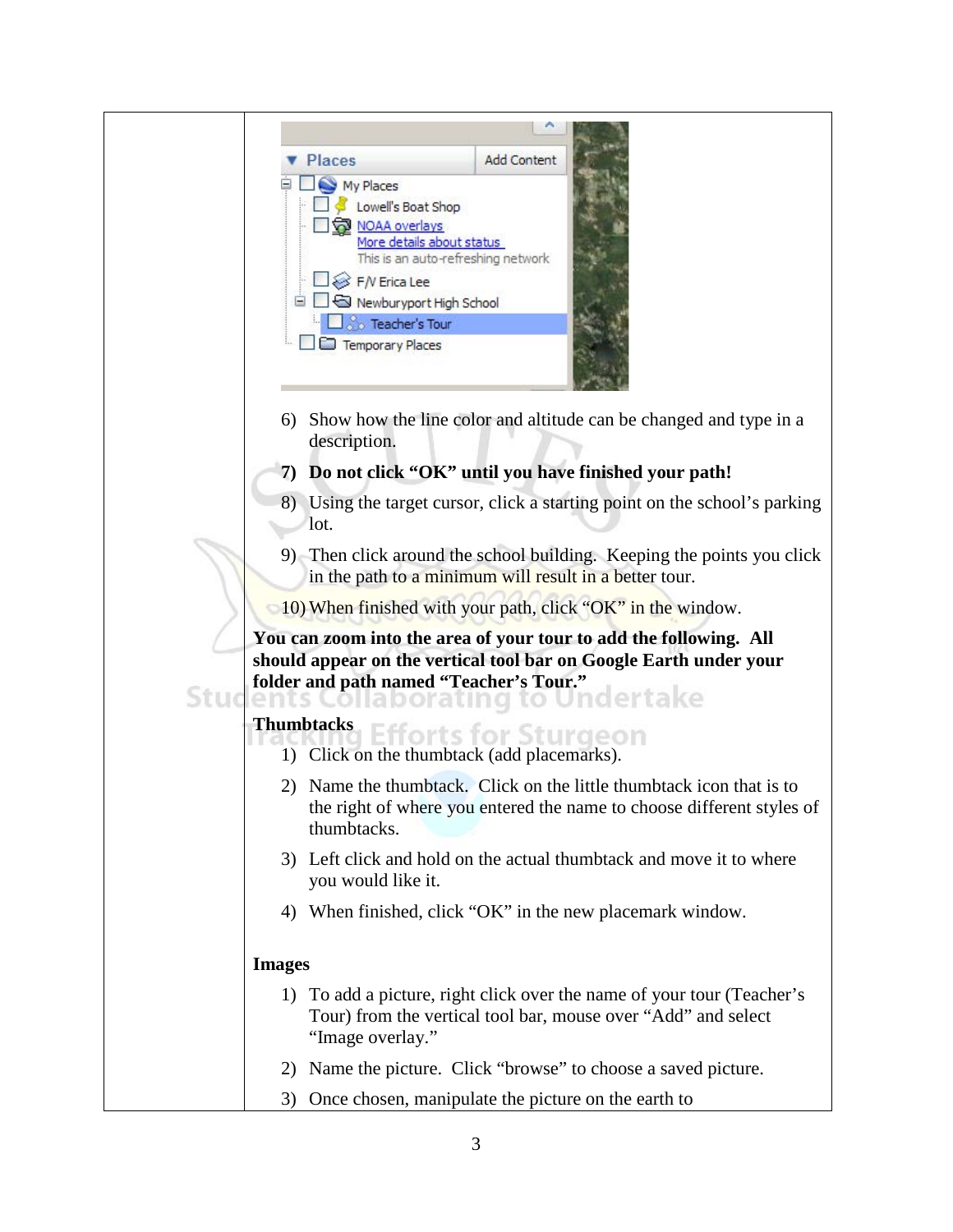increase/decrease size, orientation, placement and opaqueness. When completed, click "OK" on the window.

## **To play your Tour**

- 1) When finished, click on the tour in the left hand column.
- 2) Mouse over the icon in the picture below to run your tour.

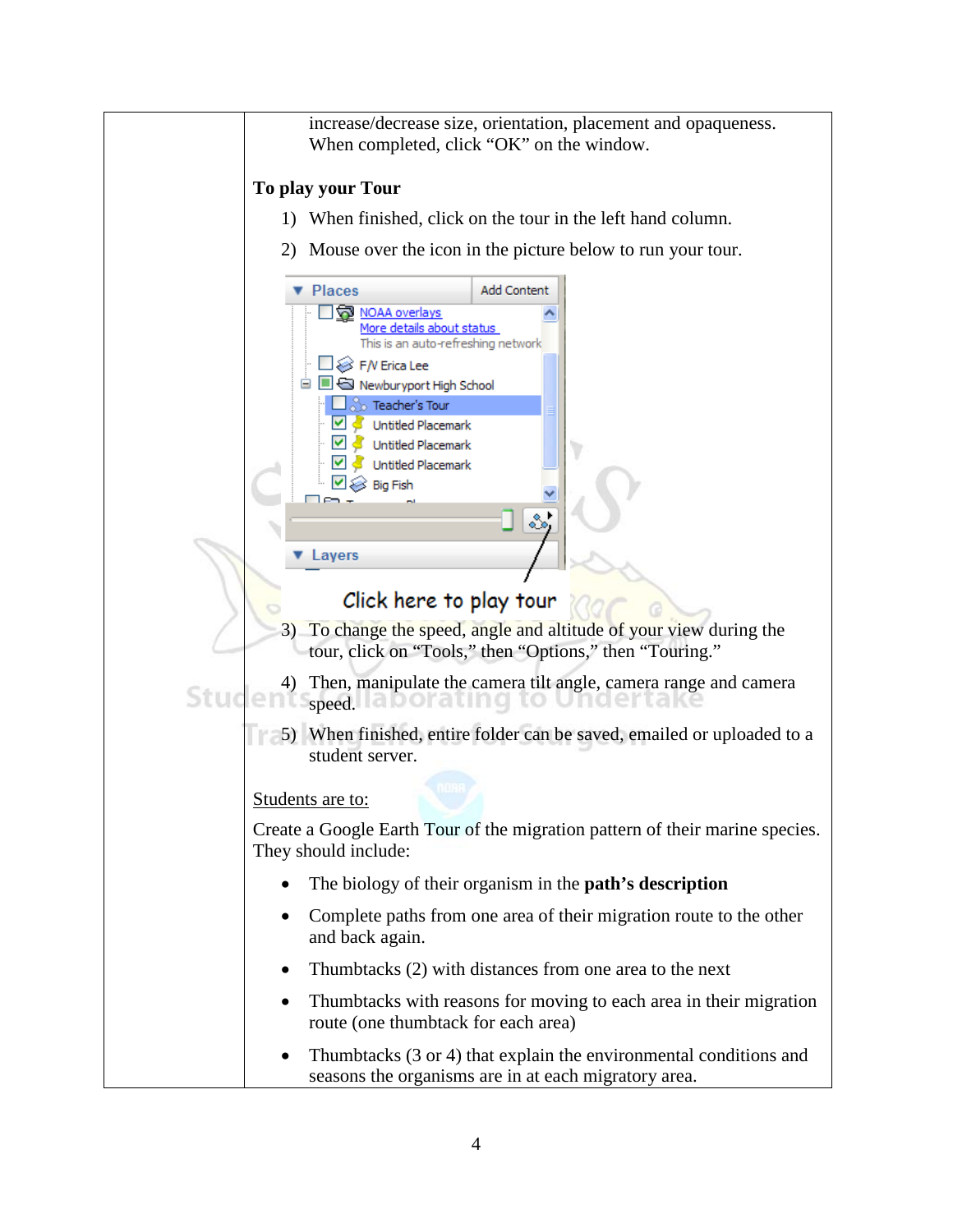|                      | Minimum of two pictures of their organism along the way                                                                                                                                                                                                                                   |
|----------------------|-------------------------------------------------------------------------------------------------------------------------------------------------------------------------------------------------------------------------------------------------------------------------------------------|
|                      | Pictures and thumbtacks of human or natural hazards along the way<br>$(\text{minimum of } 3)$                                                                                                                                                                                             |
|                      | Students are to use the laptops in class to begin working on their tours.<br>Teacher should be available to answer questions. Students should work on<br>this until the end of class. If they do not finish, let them work on it during<br>the next class or for homework if they choose. |
| <b>Conclusion:</b>   | When completed, students should upload all of their tours to the common<br>website. For homework, students should look at all the tours and find:                                                                                                                                         |
|                      | The organism with the longest migration route                                                                                                                                                                                                                                             |
|                      | A catadromous species                                                                                                                                                                                                                                                                     |
|                      | An anadroumous species                                                                                                                                                                                                                                                                    |
|                      | An oceanodromous species                                                                                                                                                                                                                                                                  |
|                      | List of 6 different human hazards encountered during migration                                                                                                                                                                                                                            |
|                      | Compare the migration route of a fish, mammal and bird (could add<br>invertebrate if you add in either horseshoe crab or lobster).                                                                                                                                                        |
|                      | Identify an organism that comes in contact with the most human<br>hazards.                                                                                                                                                                                                                |
|                      | Identify an organism with a migration pattern that is most similar to<br>the Atlantic sturgeon.                                                                                                                                                                                           |
| Stude                | Identify an organism with a migration pattern that is opposite of the<br>Atlantic sturgeon.<br>Students should bring their findings to the next class for a brief discussion.                                                                                                             |
| <b>Massachusetts</b> | <b>Biology</b>                                                                                                                                                                                                                                                                            |
| <b>Frameworks:</b>   | 6.1 Explain how birth, death, immigration and emigration influence<br>population size.                                                                                                                                                                                                    |
|                      | 6.2 Analyze changes in population size and biodiversity (speciation and<br>extinction) that result from the following: natural causes, changes in<br>climate, human activity and the introduction of invasive, non-native species.                                                        |
|                      | <b>Technology Literacy</b>                                                                                                                                                                                                                                                                |
|                      | 1.32 Identify technology tools (e.g., authoring tools) that can be used to<br>create a multimedia product.                                                                                                                                                                                |
|                      | 1.33 Use a variety of applications to plan, create and edit multimedia<br>products (e.g., slide presentations, videos, animations, simulations,<br>podcasts).                                                                                                                             |